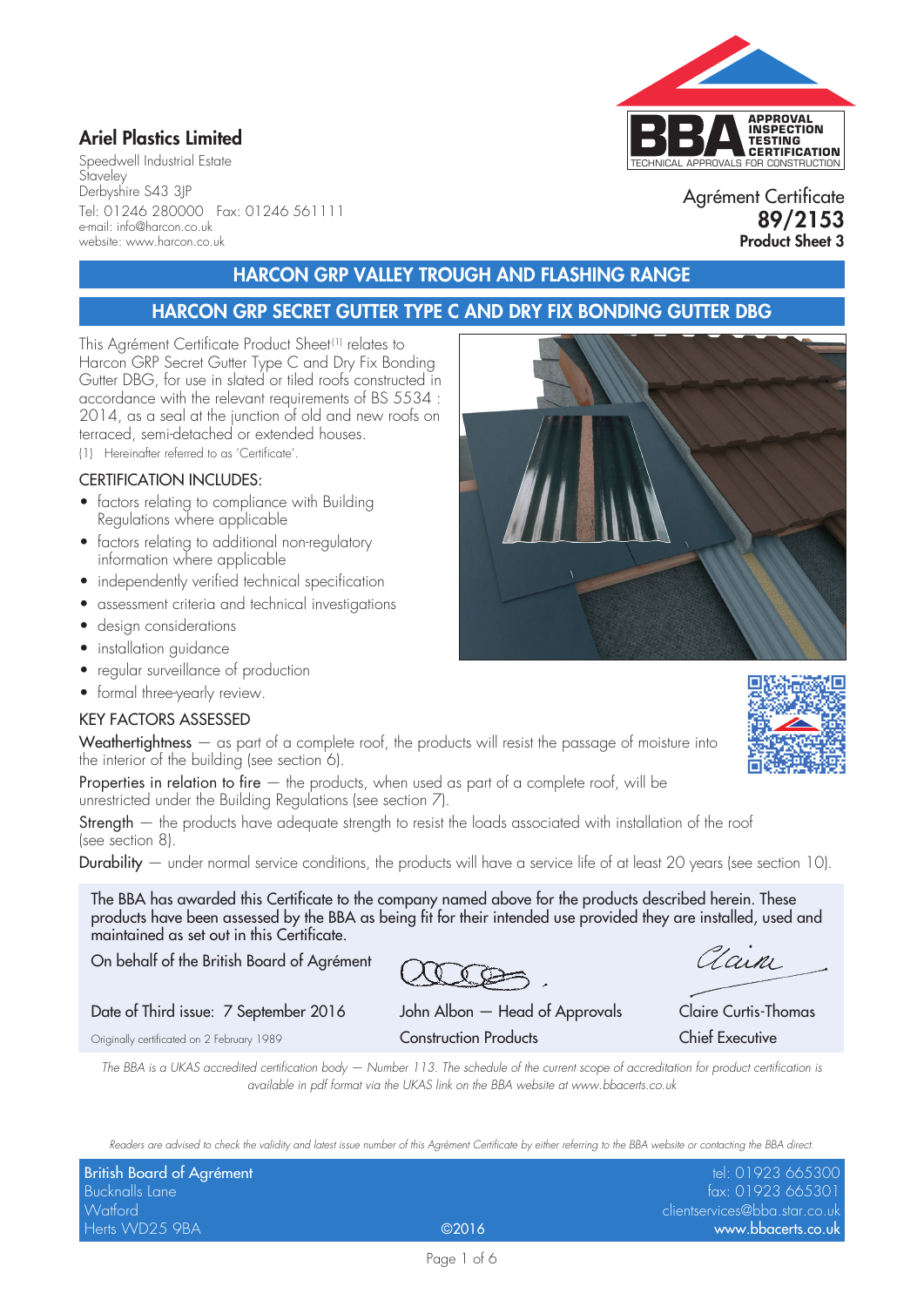# **Regulations**

In the opinion of the BBA, Harcon GRP Secret Gutter Type C and Dry Fix Bonding Gutter DBG, if installed, used and maintained in accordance with this Certificate, can satisfy or contribute to satisfying the relevant requirements of the following Building Regulations (the presence of a UK map indicates that the subject is related to the Building Regulations in the region or regions of the UK depicted):

| The Building Regulations 2010 (England and Wales) (as amended) |        |                                                                                                                                                                                                                                 |  |  |
|----------------------------------------------------------------|--------|---------------------------------------------------------------------------------------------------------------------------------------------------------------------------------------------------------------------------------|--|--|
| Requirement: B4(2)                                             |        | External fire spread                                                                                                                                                                                                            |  |  |
| Comment:                                                       |        | The products, when used as part of a complete roof, will not affect the fire rating of the roof construction.<br>See section 7 of this Certificate.                                                                             |  |  |
| Requirement: C2(b)                                             |        | Resistance to moisture                                                                                                                                                                                                          |  |  |
| Comment:<br>Regulation:                                        | 7      | The products will contribute to a roof meeting this Requirement. See section 6 of this Certificate.<br>Materials and workmanship                                                                                                |  |  |
| Comment:                                                       |        | The products are acceptable. See section 10 and the Installation part of this Certificate.                                                                                                                                      |  |  |
|                                                                |        | The Building (Scotland) Regulations 2004 (as amended)                                                                                                                                                                           |  |  |
| Regulation:                                                    | 8(1)   | Durability, workmanship and fitness of materials                                                                                                                                                                                |  |  |
| Comment:                                                       |        | The use of the products satisfy the requirements of this Regulation. See section 10 and the Installation part<br>of this Certificate.                                                                                           |  |  |
| Regulation:                                                    | 9      | Building standards applicable to construction                                                                                                                                                                                   |  |  |
| Standard:                                                      | 2.8    | Spread from neighbouring buildings                                                                                                                                                                                              |  |  |
| Comment:                                                       |        | The products can be regarded as having low vulnerability, with reference to clause 2.8.1 <sup>(1)(2)</sup> , and will not<br>affect the fire rating of the roof construction. See section 7 of this Certificate.                |  |  |
| Standard:                                                      | 3.10   | Precipitation                                                                                                                                                                                                                   |  |  |
| Comment:                                                       |        | The products will contribute to a roof satisfying clauses $3.10.1^{[1][2]}$ and $3.10.8^{[1][2]}$ of this Standard. See<br>section 6 of this Certificate.                                                                       |  |  |
| Standard:                                                      | 7.1(a) | Statement of sustainability                                                                                                                                                                                                     |  |  |
| Comment:                                                       |        | The products can contribute to meeting the relevant Requirements of Regulation 9, Standards 1 to 6,<br>and therefore will contribute to a construction meeting a bronze level of sustainability as defined in this<br>Standard. |  |  |
| Regulation:                                                    | 12     | Building standards applicable to conversions                                                                                                                                                                                    |  |  |
| Comment:                                                       |        | All comments given for these products under Regulation 9, Standards 1 to 6, also apply to this Regulation,<br>with reference to clause 0.12.1 <sup>(1)(2)</sup> and Schedule 6 <sup>(1)(2)</sup> .                              |  |  |

(1) Technical Handbook (Domestic). (2) Technical Handbook (Non-Domestic).

# The Building Regulations (Northern Ireland) 2012 (as amended)

| Regulation: | 23(a)(i)(iii)(b)(i) | Fitness of materials and workmanship                                                                         |
|-------------|---------------------|--------------------------------------------------------------------------------------------------------------|
| Comment:    |                     | The products are is acceptable. See section 10 and the Installation part of this Certificate.                |
| Regulation: | 28(b)               | Resistance to moisture and weather                                                                           |
| Comment:    |                     | The products will contribute to a roof satisfying this Regulation. See section 6 of this Certificate.        |
| Regulation: | 36(b)               | External fire spread                                                                                         |
| Comment:    |                     | The products, when used as part of a complete roof construction, will not affect the fire rating of the roof |
|             |                     | construction. See section 7 of this Certificate.                                                             |

#### Construction (Design and Management) Regulations 2015 Construction (Design and Management) Regulations (Northern Ireland) 2016

In the opinion of the BBA, this Certificate does not include any content which relates to the obligations of the client, CDM co-ordinator, designer and contractors under these Regulations.

## Additional Information

#### NHBC Standards 2016

NHBC accepts the use of Harcon GRP Secret Gutter Type C and Dry Fix Bonding Gutter DBG, provided they are installed, used and maintained in accordance with this Certificate, in relation to *NHBC Standards*, Chapter 7.2 *Pitched roofs*.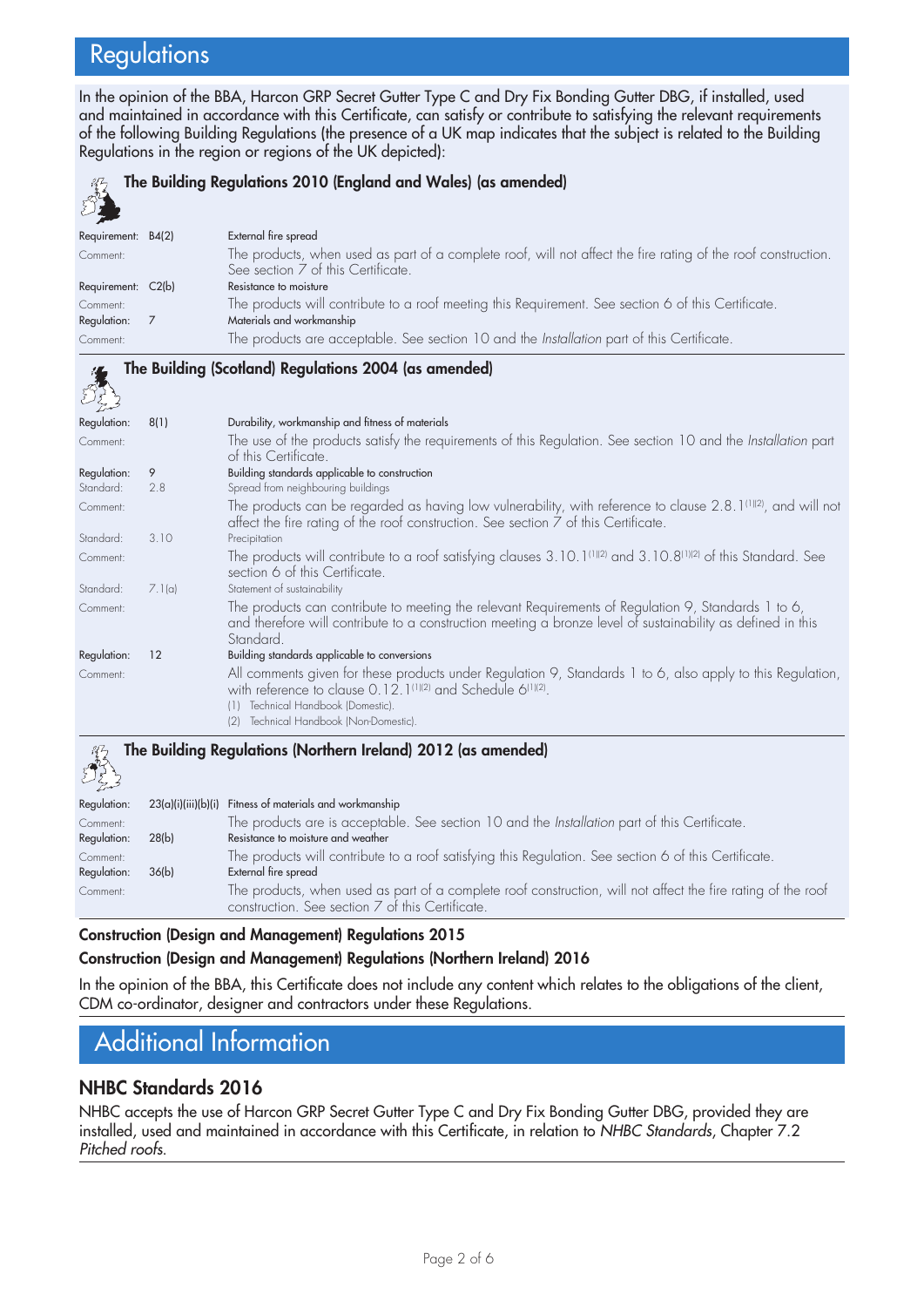#### 1 Description

1.1 Harcon GRP Secret Gutter Type C and Dry Fix Bonding Gutter DBG are manufactured from glassfibre/polyester laminate to the profiles illustrated in Figures 1 and 2.





1.2 The products are manufactured to the following specifications:

| Width (mm)                                | 260 (Type C)   |
|-------------------------------------------|----------------|
|                                           | 240 (Type DBG) |
| Length (m)                                | 1.8, 2.4, 3.0  |
| Sanded strip width                        | $40$ (Type C)  |
| Standard colour <sup>(1)</sup>            | grey/blue.     |
| (1) Other colours are available to order. |                |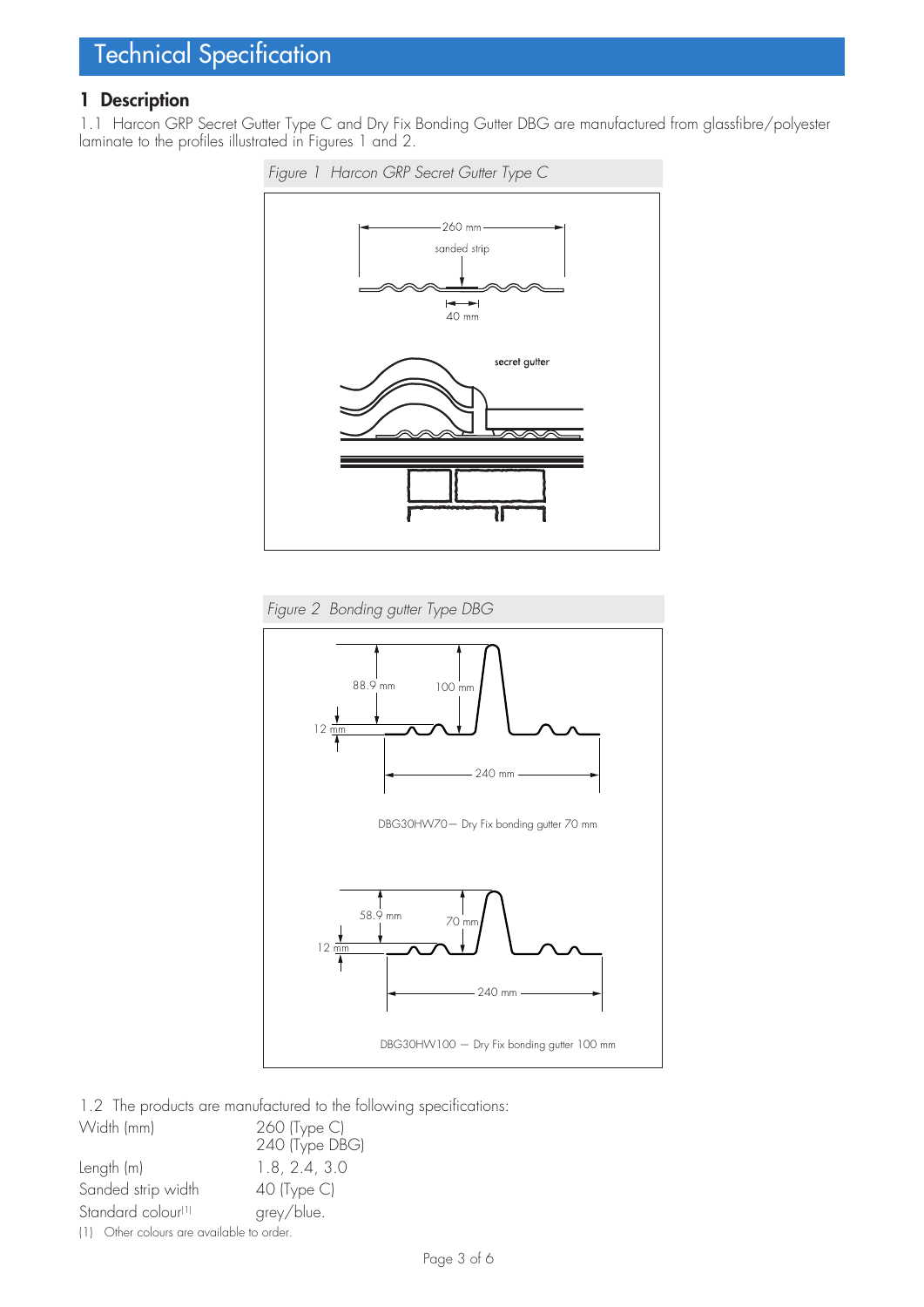## 2 Manufacture

2.1 The products are manufactured in a continuous process. Resin is spread across a film into which glass rovings are evenly distributed, and formed into a laminate. The required profile is shaped by wooden formers and allowed to cure.

2.2 As part of the assessment and ongoing surveillance of product quality, the BBA has:

- agreed with the manufacturer the quality control procedures and product testing to be undertaken
- assessed and agreed the quality control operated over batches of incoming materials
- monitored the production process and verified that it is in accordance with the documented process
- evaluated the process for management of nonconformities
- checked that equipment has been properly tested and calibrated
- undertaken to carry out the above measures on a regular basis through a surveillance process, to verify that the specifications and quality control operated by the manufacturer are being maintained.

2.3 The management system of Ariel Plastics Limited has been assessed and registered as meeting the requirements of BS EN ISO 9001 : 2008 by SGS (Certificate Q1201).

### 3 Delivery and site handling

The products are delivered to site in packs of ten. Each item bears the BBA logo incorporating the number of this Certificate. Packs should be stored flat on a clean, level surface.

# Assessment and Technical Investigations

The following is a summary of the assessment and technical investigations carried out on Harcon GRP Secret Gutter Type C and Dry Fix Bonding Gutter DBG.

## Design Considerations

#### 4 Use

Harcon GRP Secret Gutter Type C and Dry Fix Bonding Gutter DBG are satisfactory for use in slated or tiled pitched roofs constructed in accordance with the relevant clauses of BS 5534 : 2014.

#### 5 Practicability of installation

The products are designed to be installed by a roofing contractor experienced with this type of product.

#### 6 Weathertightness



The products will adequately resist the passage of moisture to the interior of a building and so meet the requirements of the national Building Regulations.

#### 7 Properties in relation to fire



 $\gamma$  7.1 Samples of GRP, representative of that used in the manufacture of the product, when tested in accordance with BS 476-3 : 1958 achieved an EXT.S.AA rating.

7.2 Samples of GRP, representative of that used in the manufacture of the product, when tested in accordance with BS 476-7 : 1987 achieved a Class 3 surface spread of flame.

#### 8 Strength

The products will resist the normal impacts associated with installation and use.

#### 9 Maintenance

No maintenance is necessary and the smooth surface finish will inhibit the build-up of foreign matter.

#### 10 Durability

The products, when installed in accordance with this Certificate, will have a life of at least 20 years.

## **Installation**

#### 11 General

11.1 Installation of Harcon GRP Secret Gutter Type C and Dry Fix Bonding Gutter DBG must be in accordance with the Certificate holder's instructions and the relevant recommendations of BS 5534 : 2014 and BS 8000-6 : 2013.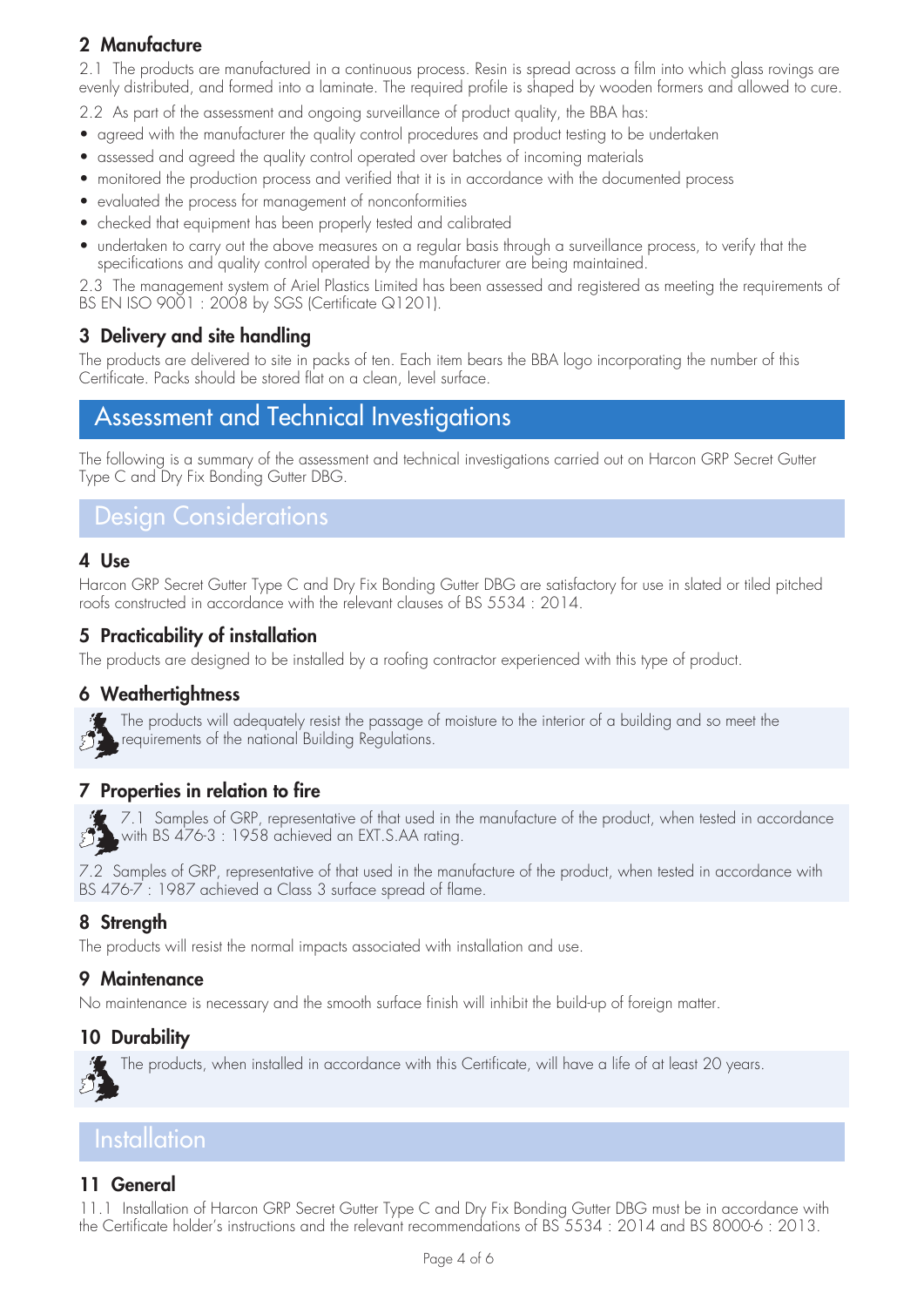11.2 The sections must be cut to size with a fine-toothed saw and can accept holes being drilled using a sharp drill bit.

## 12 Procedure

#### Secret Gutter

12.1 The underlay and battens over the joint area of the separating wall must be made good. Battens may cross over the separating wall without trimming.

12.2 The adjoining roof must be prepared by renewing any nails in the first 130 mm, and cutting the tiles or slates in the straight line mid-way over the separating wall.

12.3 The gutter must be slid under undisturbed tiles or slates, approximately 115 mm, and nailed to the battens through drilled holes using nails of a quality acceptable to good roofing practice.

12.4 Consecutive lengths of valley trough must be laid allowing a 150 mm overlap at the joints and extending over the fascia board into the gutter.

12.5 The tiles or slates must be fixed with a butt joint over the centre of the trough, and bedded onto mortar or mastic laid on the sanded strip. The water channels must be left free from mortar or mastic.

#### Bonding Gutter

12.6 The underlay and battens over the joint area of the separating wall must be made good. Battens may cross over the separating wall without being trimmed.

12.7 The adjoining roof must be prepared by renewing any nails in the first 130 mm, and cutting the tiles or slates in the straight line mid-way over the separating wall.

12.8 The gutter must be slid under undisturbed tiles or slates, approximately 115 mm, and nailed to the battens through drilled holes using nails of a quality acceptable to good roofing practice.

12.9 Consecutive lengths of valley trough must be laid, allowing a 150 mm overlap at joints and extending over the fascia board into the gutter.

12.10 The adjacent slates and tiles must be fitted against the central upstand of the joining gutter. Adjoining roof tiles must be repaired, replaced and secured where necessary.

#### 13 Repair

Damaged areas can be repaired by following the Certificate holder's instructions prior to completing the roof covering.

#### 14 Finishing

Tiling must be carried out in accordance with the relevant clauses of BS 5534 : 2014 and BS 8000-6 : 2013.

## Technical Investigations

#### 15 Tests

Tests were carried out by the BBA in relation to:

- density
- resin/glass ratio
- dimensions
- hardness
- tensile strength/elongation
- cross-breaking strength
- effect of elevated temperatures
- effect of water soak
- impact resistance.

#### 16 Investigations

16.1 The results of fire tests on samples of GRP used in the manufacture of the products were assessed.

16.2 The manufacturing process was evaluated, including the methods adopted for quality control, and details were obtained of the quality and composition of the materials used.

# **Bibliography**

BS 476-3 : 1958 *Fire tests on building materials and structures — External fire exposure roof test* BS 476-7 : 1987 Fire tests on building materials and structures — Method for classification of the surface spread of *flame of product*